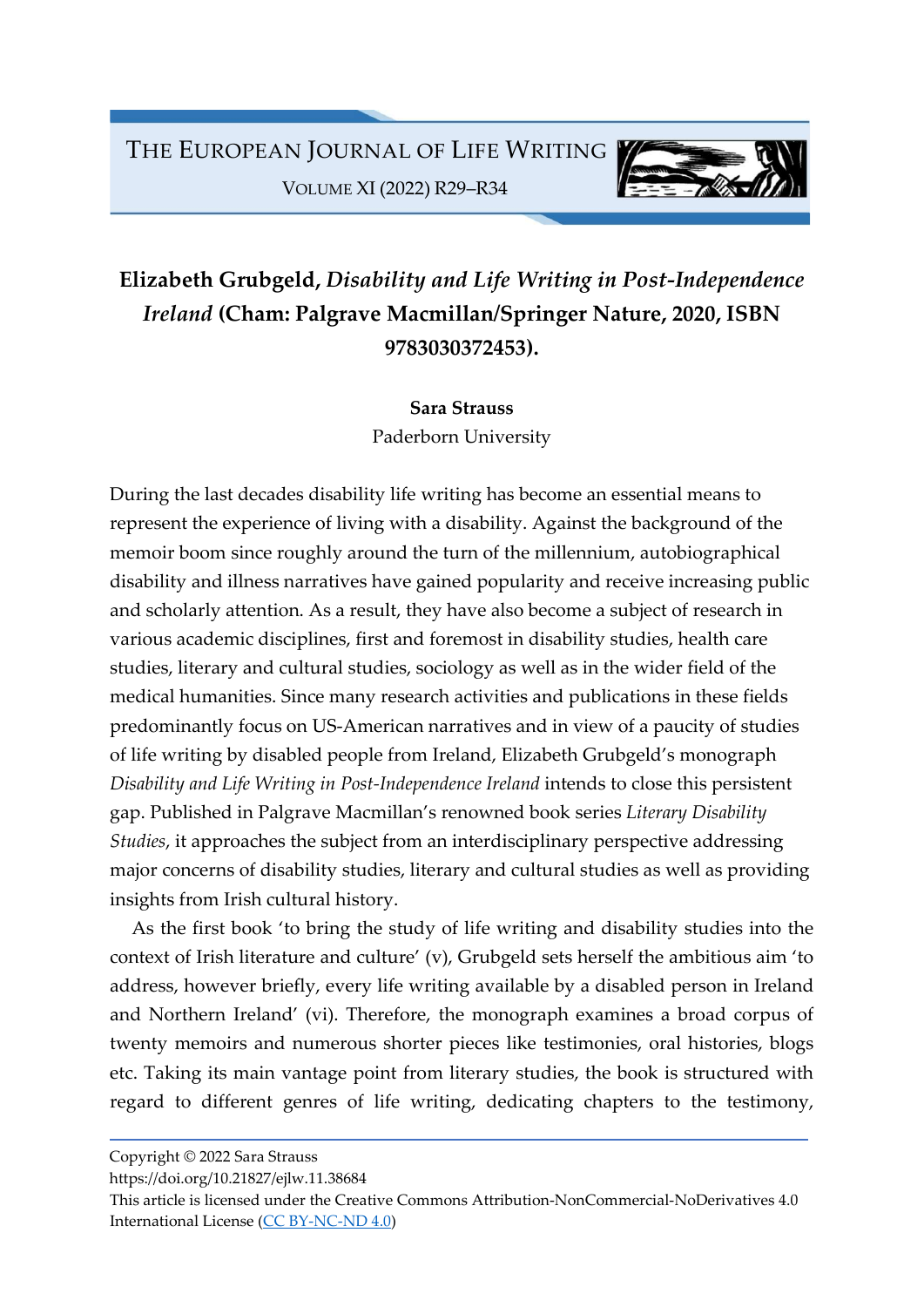autobiography and the novel, the sports and celebrity narrative, oral history as well as to modes of self-representation on new media. These chapters are preceded by a preface and a thoughtful introduction into the subject, which defines and elaborates on key concepts in the field and reflects on critical debates in disability studies, the study of autobiography and the study of illness and disability life writing in particular. After this introduction and before delving into the following genreoriented chapters, the author presents an instructive chapter on the interplay of class and blindness as the intersectionality of disability and social class proves to be very pronounced in the Irish colonial and postcolonial context.

Thus, in chapter Two Grubgeld pervasively discloses the interaction of disability and class belonging in Ireland. Exploring the example of sight impairments due to infections and further causes resulting from inadequate, unhygienic living conditions and insufficient health care provisions for poor and working-class people, Grubgeld skilfully elaborates on the relationship between Ireland's postcolonial condition, social and economic inequalities, and disability. For this purpose, she analyses Sean O'Casey's childhood memoir I Knock at the Door (1939) and Joe Bollard's Out of Sight (1998). The experiences of O'Casey and Bollard reveal 'the ways poverty produces disabilities or impedes their treatment' (29), for example through families' lack of knowledge, their limited access to information, medical diagnosis or expensive treatments as well as through the persistent discrimination of disabled children from working-class backgrounds by the Irish school, church and state authorities. Grubgeld's analysis of the two autobiographies relates how both works avoid paradigmatic genre conventions of the disability and illness memoir, like the quest narrative or the pattern of restitution described by Arthur Frank (1995). Instead, they essentially illustrate the 'social model' of disability. In this way both memoirs highlight how the intersectionality of class belonging and disability exacerbates existing power inequalities in post-independence Ireland.

As the first genre-oriented section, chapter Three reflects on the testimony and its social and political objectives. Grubgeld emphasises the collective purpose of the testimony as a specific feature of this type of disability life writing. Through narrating one individual life story, the testimony usually exemplifies the experience of a larger group and thereby also speaks for others who might be unable to relate their own story. Focusing on Paddy Doyle's The God Squad (1988) and David Lane's blog, Tales from the Institution: The David Lane Story (2011), the author examines the representation of traumatic experiences of disabled children in Irish residential institutions. Supporting her comparison of the two works with parallels found in further oral and written reports, the author reveals that these first-person accounts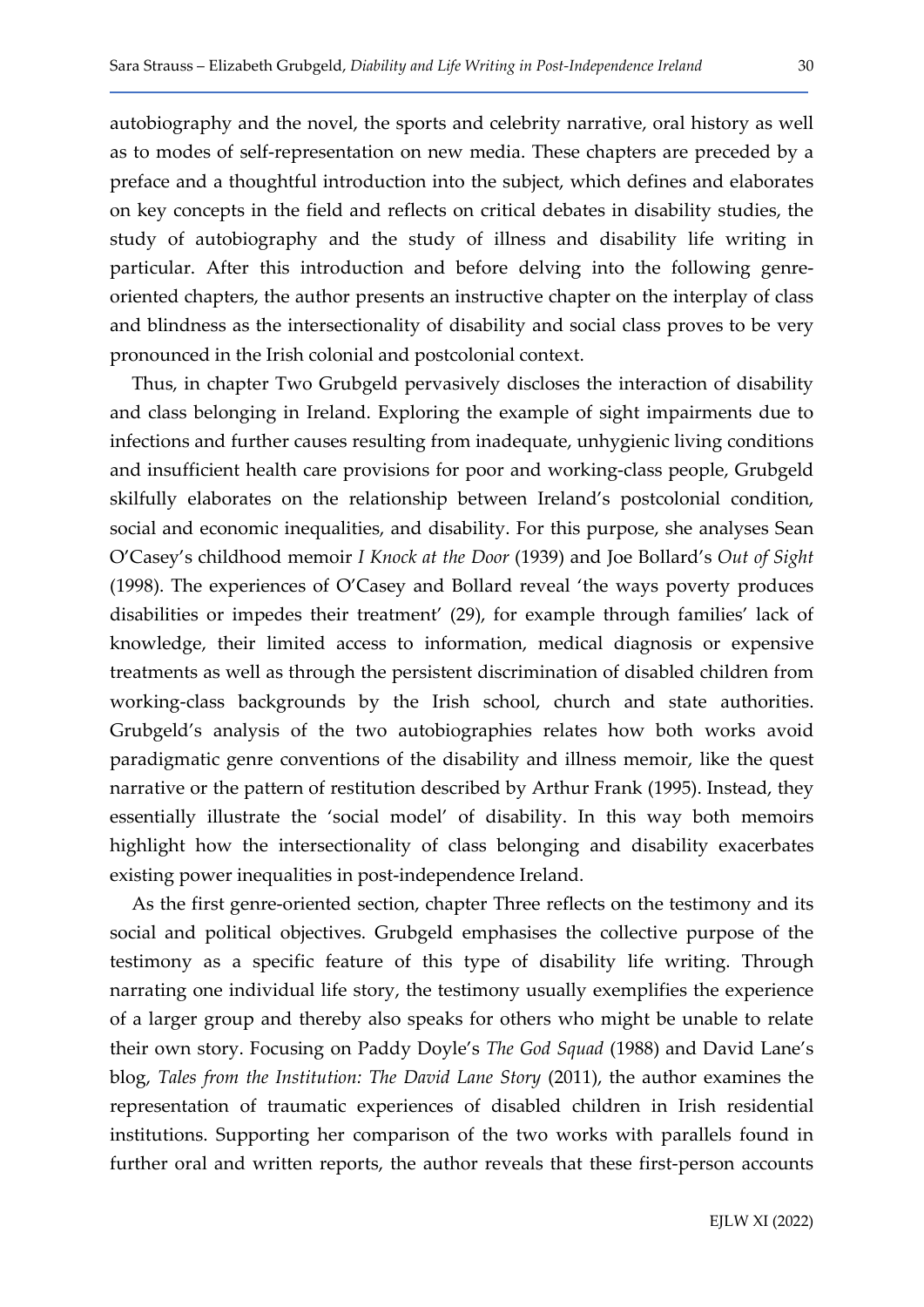provide collective testimonies of widespread abusive practices in state-funded and church- and charity-run institutions. Once more, Grubgeld's analysis shows that '[c]lass, again, proves a determining factor in who remains at home, […] and who grows up in a residential facility' (58) and thereby is at a higher risk of becoming affected by physical and mental abuse. Finally, the chapter contrast these testimonies of life in residential institutions with narratives of disabled people living independently, for example Joe Bollard and Noel O'Connell. According to the book's line of argumentation, it is leaving institutional spaces and moving to independent living that permits them agency and enables them to achieve their personal aspirations, i.e. a musical and an academic career as well as founding a family.

The fourth chapter on 'Autobiography and Novel at Mid-Century' examines how the choice of genres in the middle between memoir and fiction enables writers with disabilities to address topics more openly which were associated with stigma in midtwentieth-century Irish culture, like social exclusion, domestic violence and sexual desires. The author argues that by fictionalising the main characters' experiences and by adopting a third-person narrative perspective, the autobiographical novels grant privacy to the writers' families and to those members of the communities depicted. In addition, the genre of narrative fiction provides different aesthetic options to the novelists, for example a more literary style and formal flexibility in the representation of bodily and inward experiences. Grubgeld exemplifies these observations through her comparison of Christy Brown's memoir My Left Foot (1954) and his autobiographically inspired novel Down All the Days (1970). While Brown's childhood memoir of growing up with cerebral palsy focuses on his acquisition of literacy and the inclusionary practices of his close family and friends, it also relates the experiences of isolation and exclusion as a disabled boy and teenager from a firstperson perspective. In Down All the Days, Grubgeld concludes, 'Brown writes of experiences that have rarely been chronicled in any genre until very recently' (90). She convincingly maintains that the modernist style of the third-person narrative conveys previously untold experiences of disability in relation to sexuality, pain and humiliation. The ensuing analysis of Christopher Nolan's Under the Eye of the Clock (1987) provides insights into the writing techniques of an author with cerebral palsy. Grubgeld shows that Nolan's extraordinary style, which is characterised by rich imagery, neologisms, alliterations and sound effects, is both related to his aural learning and to his means of communication and composition with the aid of a touch stick, typewriter and computer. Through her close analysis, Grubgeld demonstrates that Nolan's literary style is an accurate way for him to represent his embodiment and his inner thoughts and feelings. The chapter concludes with an examination of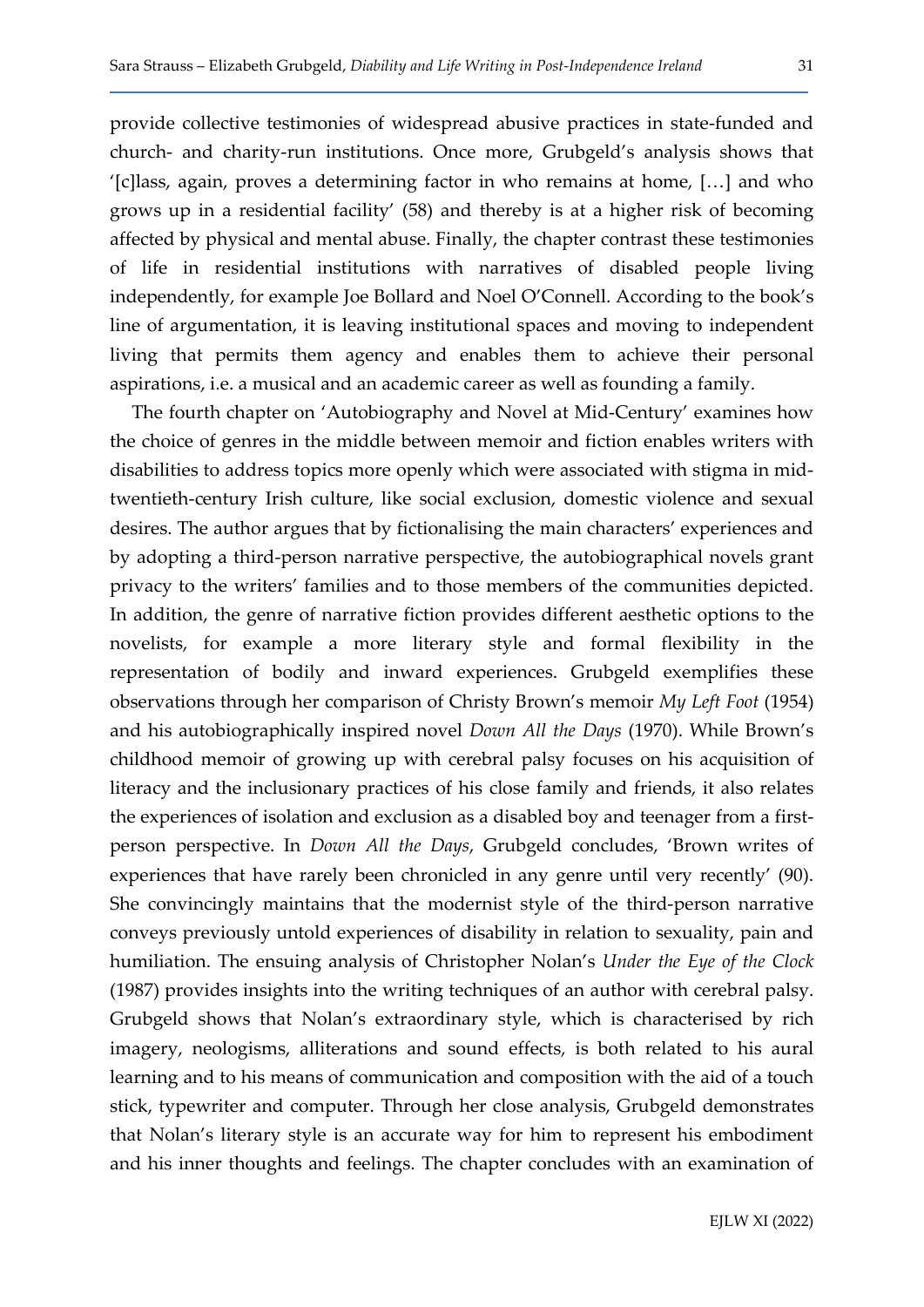Stewart Parker's novel Hopdance (2017). As a writer who, in comparison to Brown and Nolan, was not born with a disability but whose left leg was amputated as a result of bone cancer at the age of nineteen, Parker addresses the relation between identity and the changed body. According to Grubgeld, it is through the protagonist's reflections on the continuity or potential transformation of the self after a life-changing physical alteration that Hopdance investigates the interdependency between body and mind.

Chapter Five of Disability and Life-Writing in Post-Independence Ireland turns to the popular genres of the sports and celebrity memoir as well as to oral histories collected by third parties. In this context, the volume addresses questions of authenticity, (assisted) authorship, and conventionalised genre patterns. With regard to autobiographies by celebrated athletes with disabilities, Grubgeld here critically reflects on ableist notions that repeatedly emerge from the genre conventions of this type of disability life writing, most of all the recurring emphasis on extraordinary achievements by a single person. In her analysis of Ronan Tynan's memoir Halfway Home (2002) and Janet Gray's Blind Ambition (2009) she shows that sports celebrities' memoirs often follow the pattern of restitution in which exceptional individuals overcome limitations, injuries and physical pain, while this process is illustrated through metaphors of competition and battle. She compares both memoirs to Dorine Reihill's Going Home: A Story of Survival (1987), which shares some of the athletic, competitive features of Tynan's and Gray's works but deviates from the limiting genre constraints of the restitution narrative, for example in Reihill's personal articulations of her experiences of physical and psychological pain. In her close readings of these three exemplary sports autobiographies and their marketing paratexts, Grubgeld demonstrates that the books oscillate between ableist conceptions of normalisation and exceptionalism. As Grubgeld concludes, '[t]he tensions within each book actually lay open some of the key contradictions in the experience of disability and in writing about it' (128). The chapter closes with a discussion of oral histories and testimonies collected by service organisations or as part of legal inquiries, for example the Ryan Commission's inquiry into child abuse. Although fundamentally different from the sports and celebrity memoir, due to the specific purposes of these testimonies and the intervention of interviewers who guide the narratives through their questions and selection of topics, this genre proves to be likewise constrained. Instead of a holistic representation of the life stories and identities of individuals, these genres, though, are able to offer a wide variety of perspectives on living with disabilities in Ireland.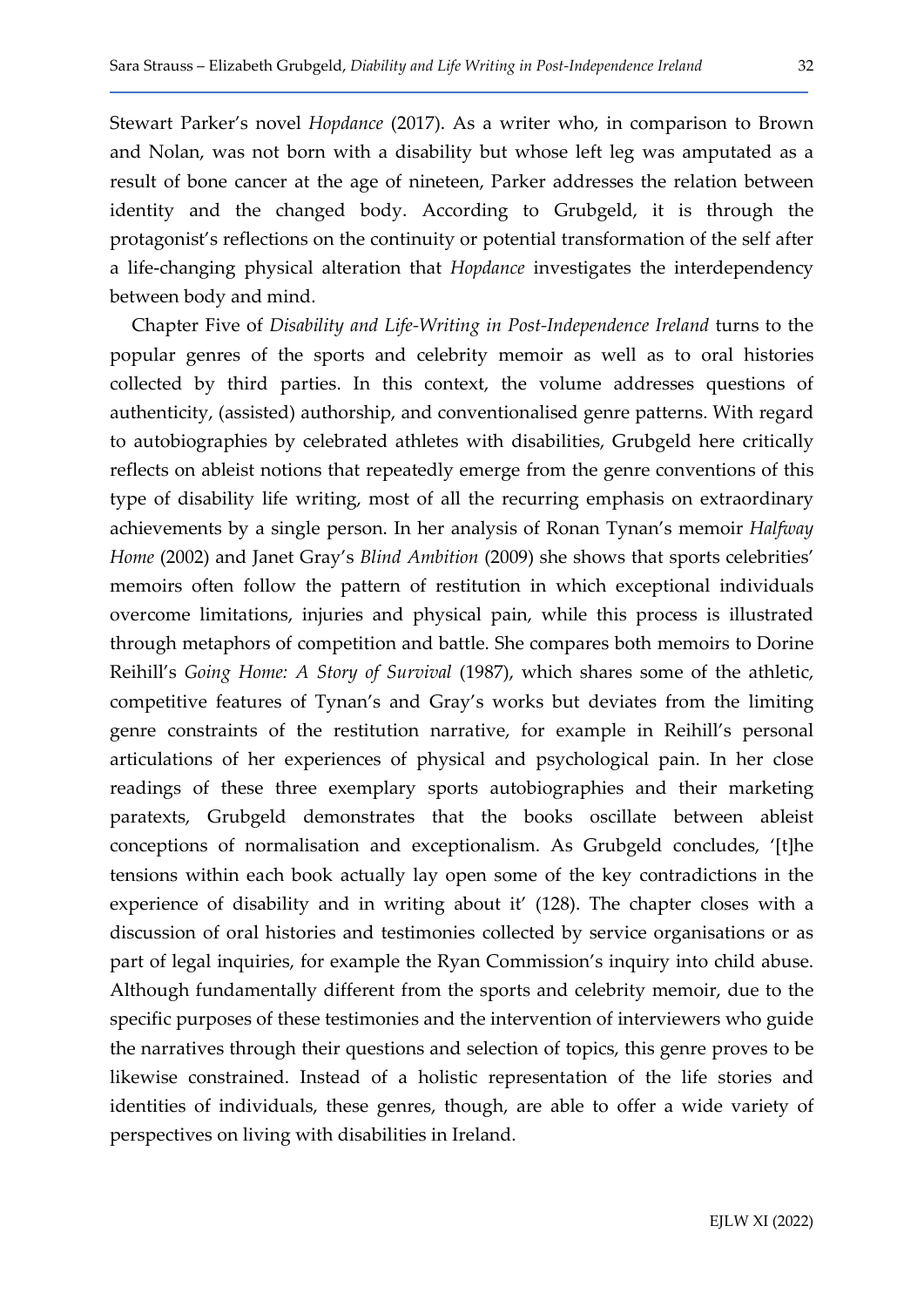The monograph's final chapter on 'New Media, New Lives: Self-Publication, Blogging, Performance Art' examines forms of life writing that enable authors with disabilities to communicate their experiences more independently from established publishers, editors or service organisations through the manifold opportunities the internet and social media offer. First, the book here explores the features of selfpublished autobiographies as exemplified in the works of John Curran, Leigh Gath, Brendan Brophy, Robert Dowdall and Tommy Collison. Grubgeld explains that through self-publication more authors who are not professional writers get access to means of representation. At the same time, as an inexpensive type of publication, for instance in the e-book format, these memoirs reach different audiences and can be 'more accessible through adaptive technology than traditional book publication' (139). The writings under consideration centre on the authors' struggles against stigmatisation and discrimination, and the invaluable roles of community, family and friendship. In the second part, the chapter reflects on 'the blog's functionality as a mode of disability life writing, as well as some of its limitations' (139). In contrast to many other types of disability narratives examined in the preceding chapters, blogs are not restricted by the genre conventions and patterns of traditional book-length literary outputs and offer new narrative and creative strategies. While often fusing

chapter, Grubgeld draws attention to self-referential performance art by artists with disabilities, like Mary Duffy and Rosaleen McDonagh, whose performances transcend conventional forms of disability narratives and, according to Grubgeld, 'create a generative moment for dialogue' (162). In sum, Disability and Life-Writing in Post-Independence Ireland offers an intriguing analysis of the cultural, aesthetic and social facets of disability life writing in Ireland. This well researched study of an impressively wide-ranging corpus closes a gap in both Irish studies and disability studies. The heterogeneous body of sources is analysed very carefully, thereby demonstrating the particular features of the

personal narratives with disability activism and political commentary, blogs can create networks and 'communities of exchange' (146). In a short final section to the

respective forms of self-narrative, their functionalities as well as limitations for expressing the lived experience of individuals with disabilities. Considering the writings against the background of the postcolonial Irish state and its institutional structures, Grubgeld succeeds in repeatedly drawing attention to the intersectionality of disability and class. Although the reader might miss a conclusion that summarises the main arguments and gives an outlook for future research directions, it is already in the Preface that Grubgeld points to enduring blind spots in Irish disability life writing. Thus, she observes urgent intersectional problems, namely a 'paucity of texts